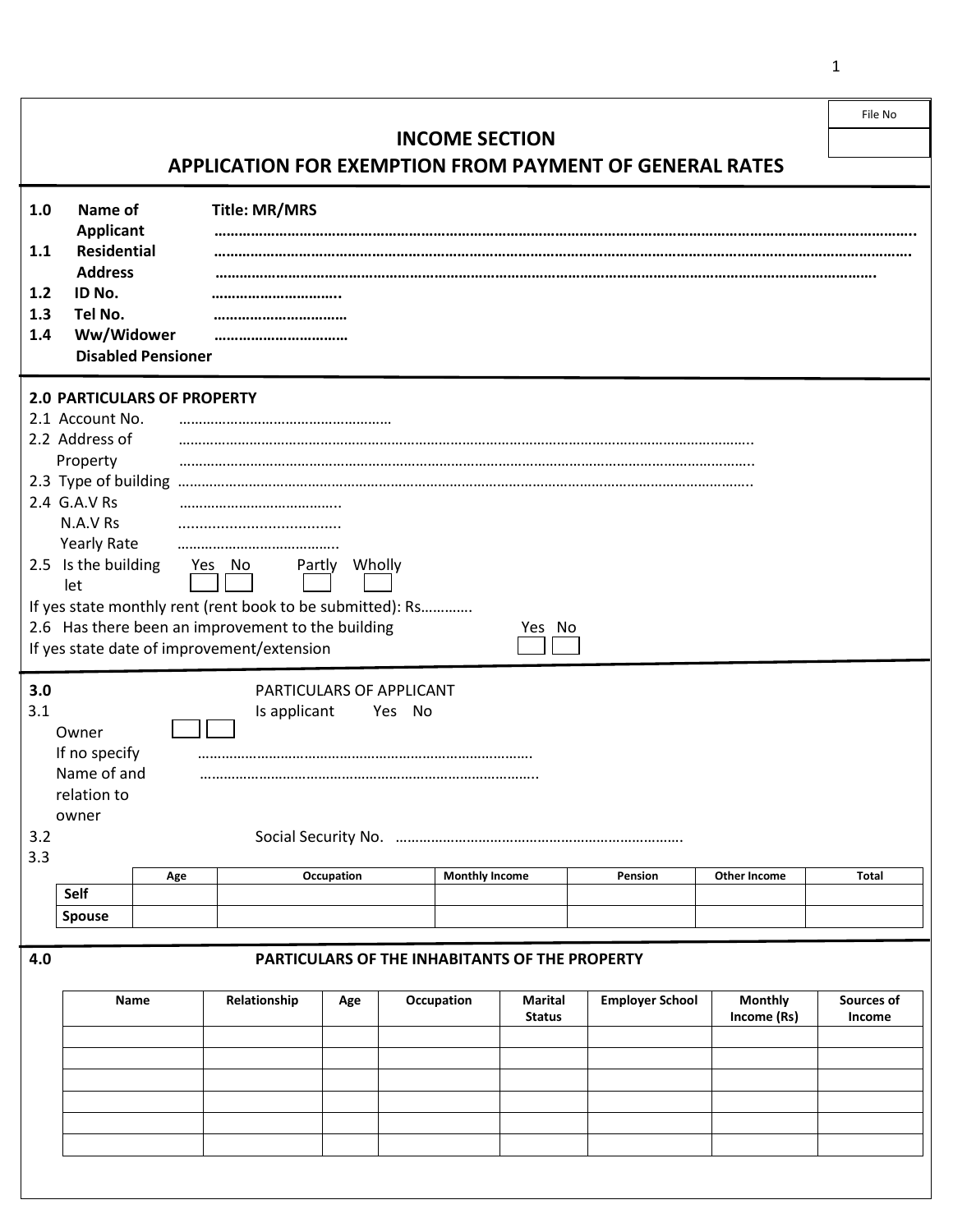| 5.0<br>5.1 ACCOUNT NUMBER<br> |                                                                                                                                                                                                                                                                                              |                          | DETAILS OF OTHER PROPERTY/PROPERTIES OWNED BY APPLICANT<br><b>ADDRESS</b> |                  |                                                                                           |                                             | <b>RATES DUE</b> |  |  |
|-------------------------------|----------------------------------------------------------------------------------------------------------------------------------------------------------------------------------------------------------------------------------------------------------------------------------------------|--------------------------|---------------------------------------------------------------------------|------------------|-------------------------------------------------------------------------------------------|---------------------------------------------|------------------|--|--|
|                               |                                                                                                                                                                                                                                                                                              |                          |                                                                           |                  |                                                                                           |                                             |                  |  |  |
| 5.2<br>5.3<br>5.4             | Rs                                                                                                                                                                                                                                                                                           |                          |                                                                           |                  | Type of building: Wooden/Concrete<br>Rooms occupied by Applicant  Rooms rented  Rent p.m. |                                             |                  |  |  |
| 5.5<br>5.6                    |                                                                                                                                                                                                                                                                                              |                          |                                                                           |                  |                                                                                           |                                             |                  |  |  |
| 6                             | C.E.B<br>C.W.A<br>Telephone<br>Others                                                                                                                                                                                                                                                        | Month 1                  | Month 2                                                                   | Month 3          | Average                                                                                   | <b>RECURRENT EXPENSES FOR LAST 3 MONTHS</b> |                  |  |  |
| 7                             | Please specify any reason which you believe will support your application (Documents to be produced if any)<br>I hereby declare that the statements are made to the best of my knowledge and belief<br><b>Signature or thumbprints</b><br><b>Name</b><br>Date<br>//                          |                          |                                                                           |                  |                                                                                           |                                             |                  |  |  |
| 8                             | <b>FOR OFFICE USE</b><br><b>DOCUMENTS TO BE SUMITTED</b><br>Utilities bills (electricity, water, telephone) of last 3 months<br>Pay slip for every member of household<br>Certificate from organization(s) you and/or members of your household are deriving pensions<br>Any other documents |                          |                                                                           |                  |                                                                                           |                                             |                  |  |  |
| 9                             | PARTICULARS OF IMPROVEMENT/EXTENSION TO BUILDING (IF ANY)                                                                                                                                                                                                                                    |                          |                                                                           |                  |                                                                                           |                                             |                  |  |  |
|                               | Year                                                                                                                                                                                                                                                                                         | <b>Previous</b><br>N.A.V |                                                                           | Present<br>N.A.V | Increase in<br>N.A.V                                                                      | Increase in<br>General<br>rate (Rs)         |                  |  |  |
| 10                            | PARTICULARS OF ARREARS (IF ANY)<br>Year<br><b>TOTAL</b>                                                                                                                                                                                                                                      | <b>Amount (Rs)</b>       |                                                                           |                  |                                                                                           |                                             |                  |  |  |

2